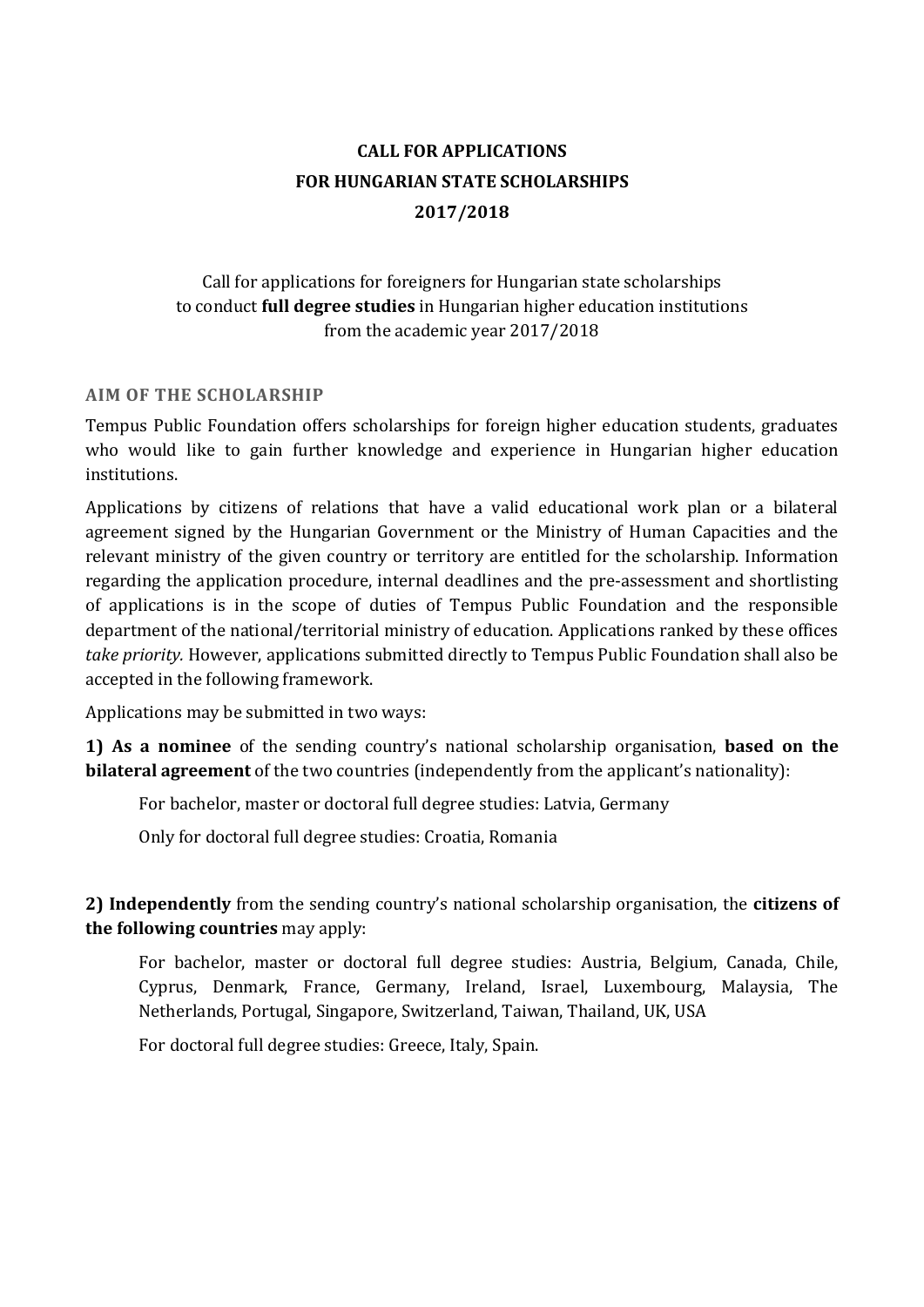# **SCHOLARSHIP TYPES AND ELIGIBILITY**

Applicants, as future ministerial scholarship holders for full degree bachelor, master and doctoral studies, can only apply for programs held in **Hungarian language** (except for art studies where studies in English is possible). In case applicants do not have a B2-level Hungarian knowledge, they may only apply for full degree studies if they attend a one-year-long Hungarian language preparatory course preceeding the studies.

**In case of bachelor or master studies**, applications may be submitted according to the conditions stipulated in the bilateral state agreement. A successful entrance exam at the receiving institution is a precondition to being granted by the scholarship.

**In case of doctoral studies**: For applicants holding a master's degree. A successful entrance exam at the Hungarian doctoral school is a precondition to being granted by the scholarship.

## CASES OF NON-ELIGIBILITY

- $\rightarrow$  Foreign citizens with an immigration/ settlement permit or in the course of applying for such a permit in Hungary, or dual citizens
- **Foreign citizens with permanent residence in Hungary**
- $\rightarrow$  Foreign citizens employed on a permanent basis as defined by the Hungarian Labour Law
- $\rightarrow$  Students in employment applying for part-time or correspondence study programmes

# AGE LIMIT FOR APPLICANTS

For all types of state scholarships applicants must be over 18 at the time of submitting the application. There is no age limit.

#### FURTHER INFORMATION

Scholarships offered by Tempus Public Foundation allow for studies in any field of arts or sciences at an accredited Hungarian state- or church-owned higher education institution.

**At most one application can be submitted (in case of several applications, the last one will be considered as valid).** Students may submit another application for summer courses.

**In one application cycle applicants may obtain maximum two state scholarships** as long as the two scholarship periods do not overlap. Applicants should indicate their order of preference in the online application.

In case of receiving **other simultaneous scholarships** covered by the Hungarian state applicants are not eligible for the state scholarship.

For the same period only one scholarship by Tempus Public Foundation may be used.

Scholarship-holders must stay in Hungary during the entire period of their studies, excluding school and bank holidays.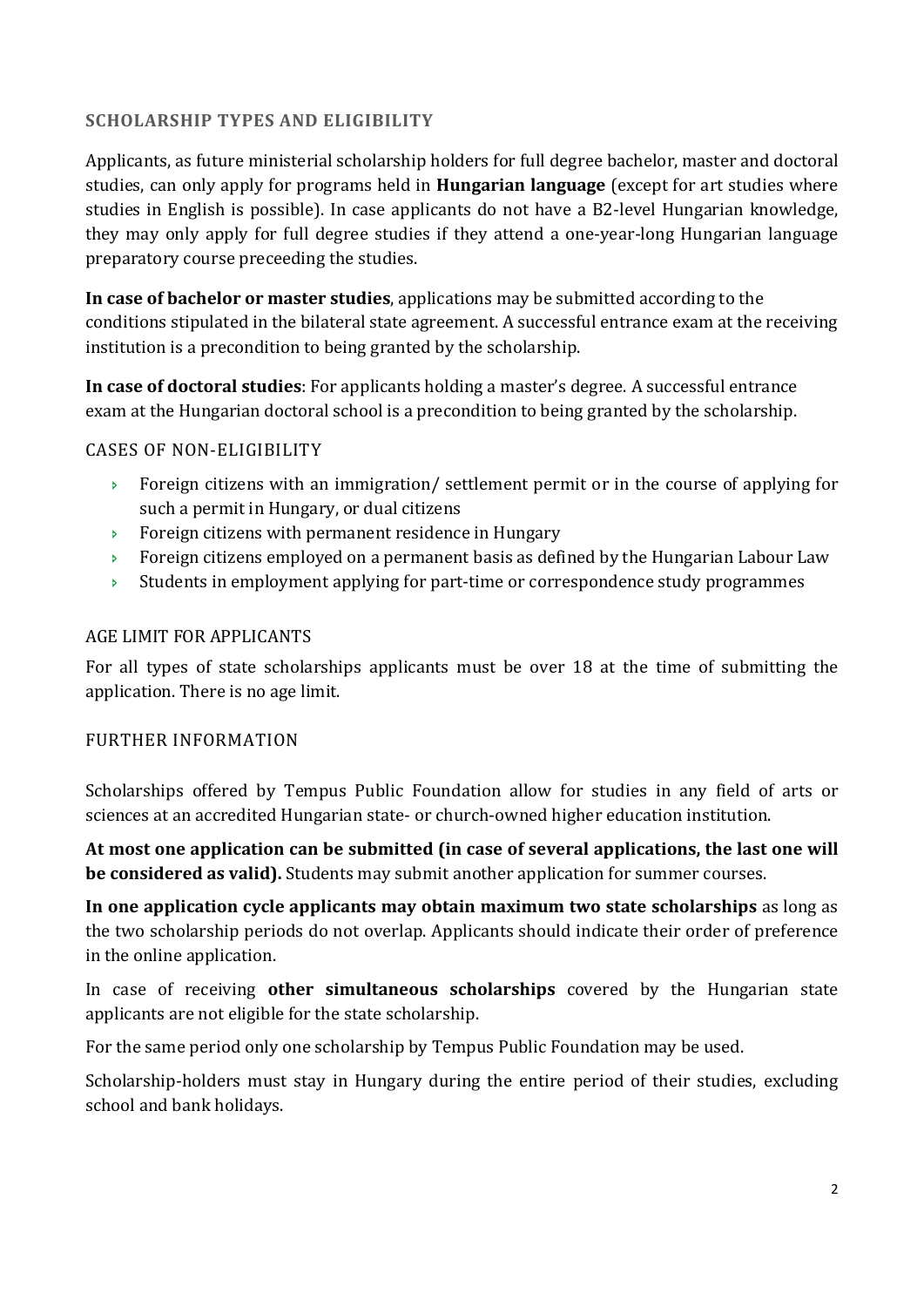## **Postponement**

The granted scholarship can only be started within the utilization period indicated in the call, so it cannot be postponed to the following academic year.

# **Resignation**

In case the applicant cannot or do not want to start the scholarship within the period approved by the decision of Tempus Public Foundation, a new application for the following academic year has to be submitted. The applicant is requested to inform his/her Tempus Public Foundation through its bilateral state scholarships officer by email, as well as the host institution, without delay (see Tempus Public Foundation's contact persons according to the countries of origin here: http://tka.hu/international-programmes/4127/bilateral-state-scholarships).

## **Vis maior**

The scholarship holder is entitled to interrupt/finish the scholarship due to a vis maior situation occuring during his/her scholarship period. In this case, the scholarship holder has to inform his/her Tempus Public Foundation bilateral state scholarships officer by email, as well as the host institution, without delay (see Tempus Public Foundation's contact persons according to the countries of origin here: http://tka.hu/international-programmes/4127/bilateral-statescholarships). After being informed about the vis maior situation, TPF will fix the extent of the time-proportional reimbursement of the grant and will inform the scholarship holder accordingly.

#### **SUBMITTING THE APPLICATION**

Applicants should submit their applications **only in the online system** of Tempus Public Foundation (www.scholarship.hu).

**Please note that we can only accept complete applications submitted before the deadline through the online system. Applications submitted via post or e-mail will not be accepted.** 

Before starting the online procedure please read our **Online Application Guide** carefully (http://tka.hu/international-programmes/4133/information-for-applicants )

**Deadline: 30 January 2017, Monday 11 pm** 

**Please note that applications with formal errors and incomplete applications** 

**will be automatically rejected.** 

**Please keep your USER ID and PASSWORD used for registration as you will need them later on.**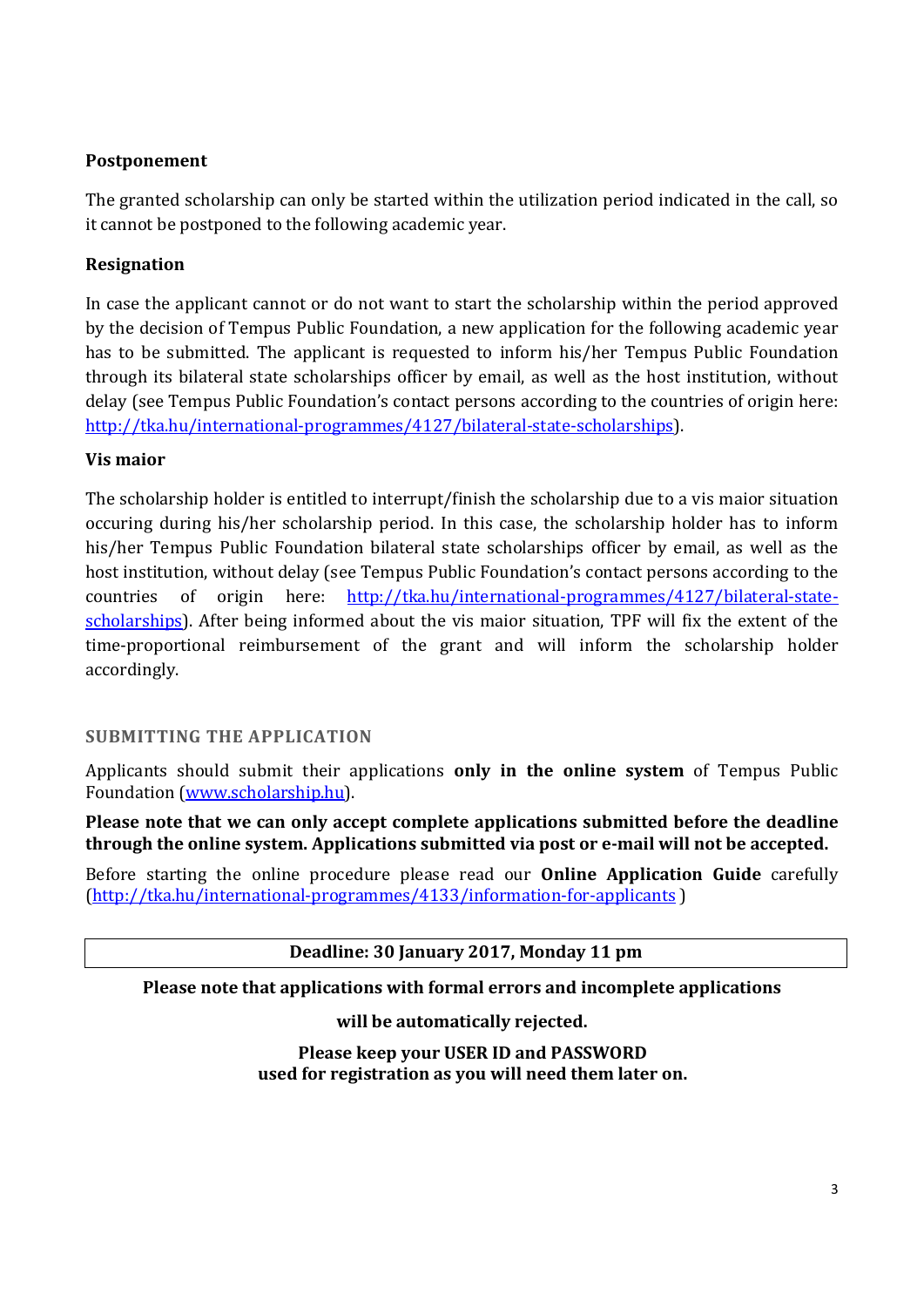Note: Applicants applying under the work plan system should submit their applications and required documents to the organization responsible for scholarships in the sending relation, too. These scholarship offices or responsible ministries work with individual deadlines. Applicants are advised to contact the responsible organisation of their sending relation as soon as possible so that the given relation can officially review, rank and nominate the applications to TPF.

#### **APPLICATION PROCEDURE**

The Hungarian party evaluates applications nominated and ranked by partner offices, as well as individually submitted applications and it examines the applicants' eligibility.

It is followed by a formal assessment by Tempus Public Foundation. Formally correct applications will be evaluated professionally along the requirements listed in the Call for applications.

Preference is given to applicants nominated by their sending relation in the selection procedure if they reach at least 15 points in the course of professional evaluation.

Any kind of undue influence on the professional evaluation or the application procedure cause immediate exclusion from the selection procedure.

Scholarships are granted by the Board of Trustees of Tempus Public Foundation in the name of the Minister responsible for education in Hungary. The **list of successful applicants** will be published **on the website** of Tempus Public Foundation in the course of **May-June 2017**.

All applicants (in case of nomination the national/territorial partner offices, too) will be informed of the final result of the application (awarded scholarship/waiting list/rejection) electronically (in special circumstances, by post, too) by Tempus Public Foundation. At the same time successful applicants will be provided with information concerning the terms and conditions needed to organise their stay in Hungary. In case of research, TPF informs the host institute, as well.

There is no appeal to the decision.

#### **DOCUMENTS TO BE SUBMITTED**

Applicants should submit their applications in the **online application system** of Tempus Public Foundation (www.scholarship.hu). It can be reached and filled in **in Hungarian and in English.** 

The language of the **documents** (eg, highest degree, language exam, certificate of student status) to be uploaded in the online system can be **Hungarian, English, French or German**. If they are not written in either of these four languages, their **official Hungarian or English translations** must also be attached. Documents with the stamp and signature of the issuing institution on letterhead can be considered as official, there is no need to have it translated by a translator office.

Necessary application documents **for all applicants** of full degree studies: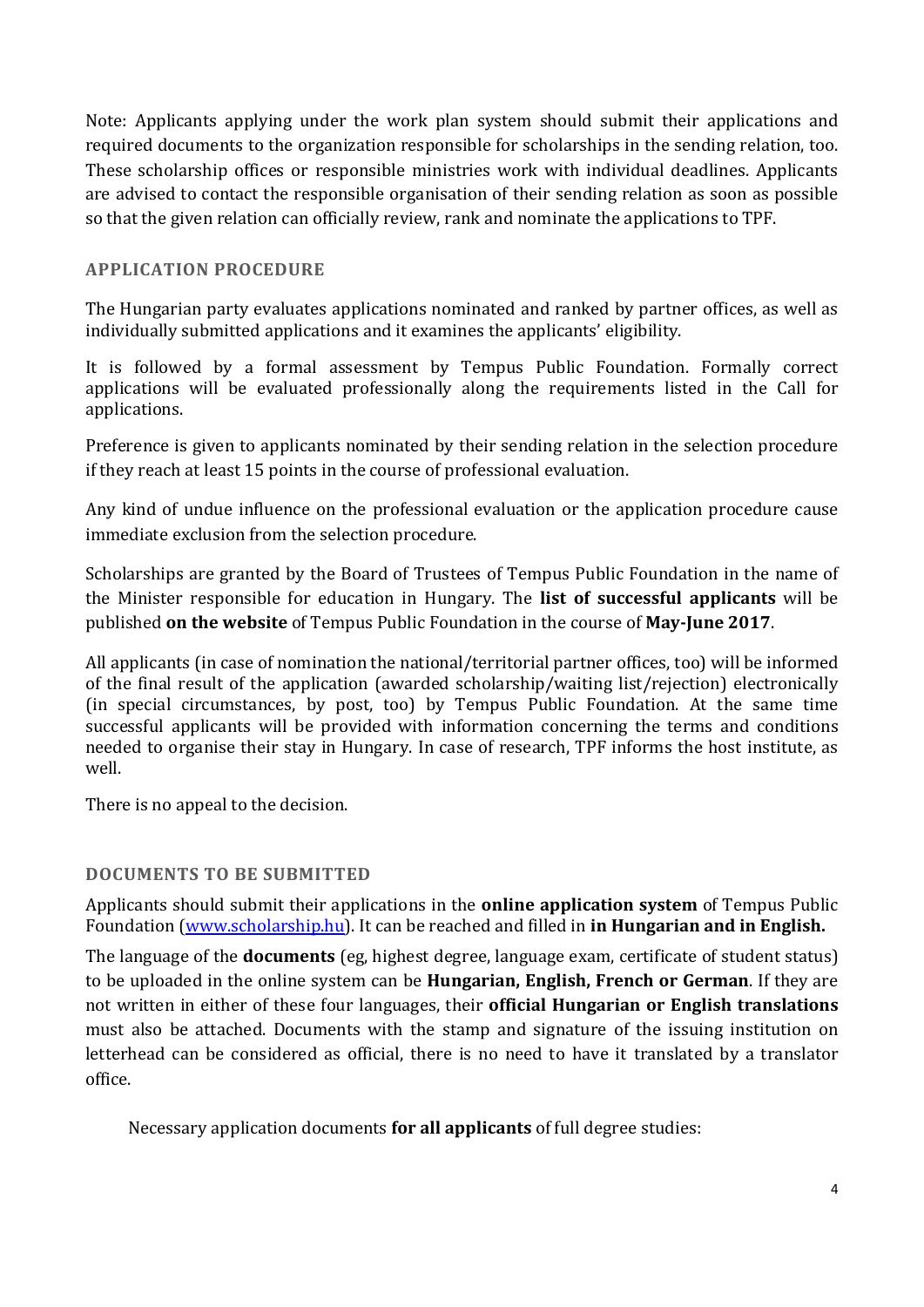- 1. Application form of Tempus Public Foundation (downloadable from the online system). It is an electronic document only, and *after signing it*, it shall be uploaded scanned.
- 2. No more than a 3-month-old medical certificate issued by a GP of satisfactory health condition for studies (no contagious disease). Original copy and its certified Hungarian or English translation. No template available.
- 3. Copy of the picture page of ID card or passport.

## **For full bachelor/master studies:**

- 4. Motivation letter minimum 1- maximum 2 pages long
- 5. Copy of Transcript of Records (original copy and its certified Hungarian or English translation)
	- o for bachelor studies: copy of the highest degree/certificate
	- o for master studies: copy of the highest degree
- 6. Proof of Hungarian language proficiency required for the programme (at least B2 knowledge, for example language exam certificate, or certificate (in Hungarian or English) issued by the sending institution/workplace, foreign Hungarian institute or consul, or an official certificate by the Hungarian host institution on the basis of previous cooperation).
- 7. Preliminary Letter of Invitation issued by the relevant head of department and/or international office of a Hungarian higher education institution;

# **For full doctoral studies:**

- 4. Precise and detailed work plan minimum 1- maximum 5-pages long (according to the work plan template)
- 5. Complete professional CV in Hungarian or English attached as a file (e.g. http://europass.cedefop.europa.eu/en/home)
- 6. Copy of highest degree/diploma (original copy and its certified Hungarian or English translation). It can be submitted later if it is not issued until the deadline for application.
- 7. Proof of Hungarian language proficiency required for the programme (at least B2 knowledge, for example language exam certificate, or certificate (in Hungarian or English) issued by the sending institution/workplace, foreign Hungarian institute or consul, or an official certificate by the Hungarian host institution on the basis of previous cooperation).
- 8. Publication list
- 9. Preliminary Letter of Invitation issued by the head of the doctoral school accredited in Hungary, in which he/she states that the school ensures studies for the applicant in case he/she gets accepted to the doctoral school, as well as he/she is awarded by a scholarship by Tempus Public Foundation. The scholarship status is provisional until the **decision about admission** by the Doctoral Council of the respective higher education institution will be submitted to Tempus Public Foundation.
- 10. Two Letters of Recommendation from two recognized experts in the relevant discipline with original signature, on institutional letter-head. The signers of the Letters of Recommendations cannot be the same as of the Letter of Invitation.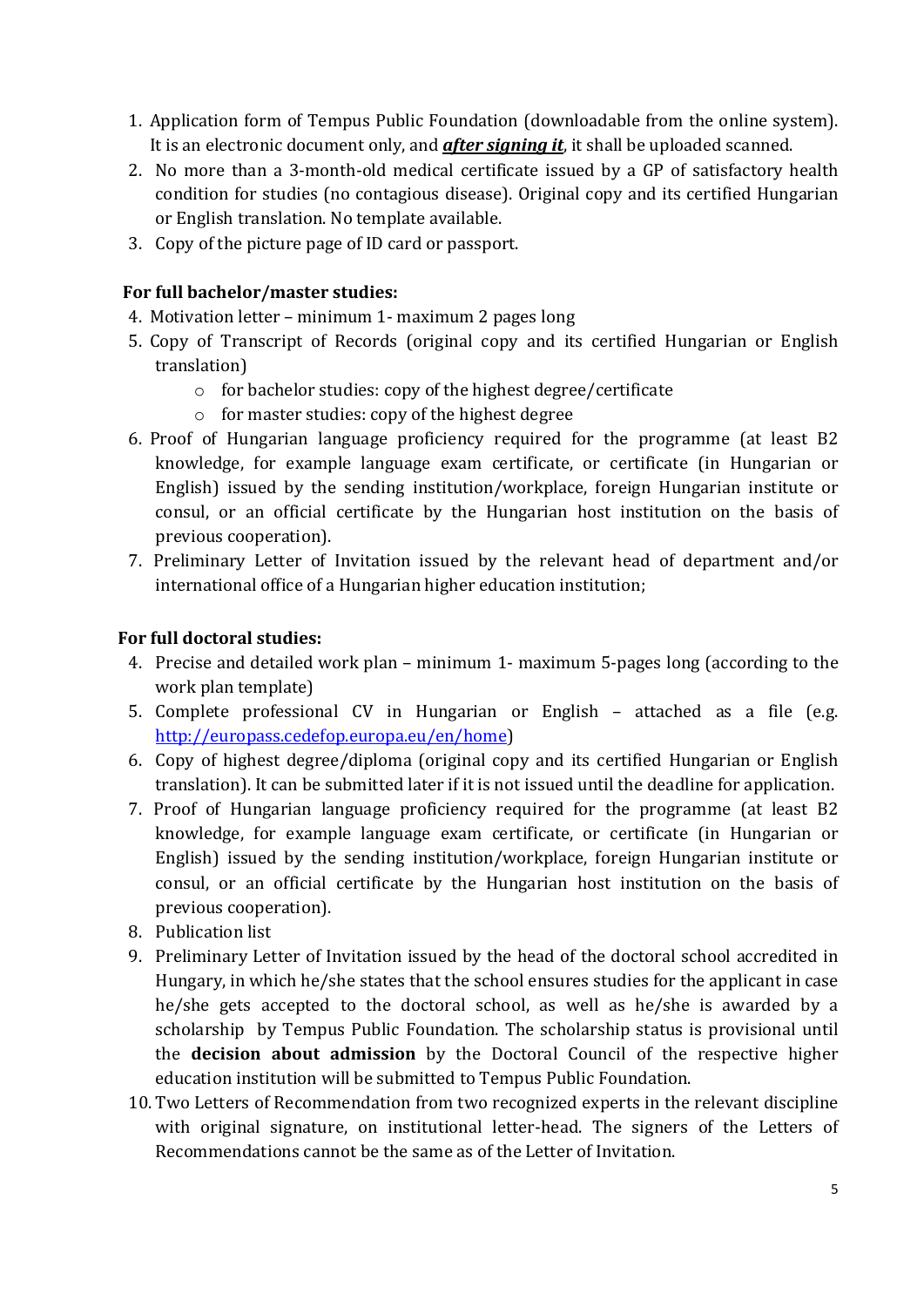## **ART SCHOLARSHIPS**

#### **Applicants for art scholarships must attach the following supplementary documents:**

- Fine and applied arts: documentation of 5 works of art (indicating the date of creating) or the link of the webpage where the works are available.
- Performing arts: records of performing 3 pieces of different styles or link to the webpage where the records/performances are available.

The portfolio should be uploaded in the field 'Other documents' in the online system of TPF (listing the links of the downloadable portfolio in a document).

Fine, applied and performing artists may be required by the host university to submit a more detailed portfolio before being granted a scholarship.

**Applicants to Liszt Academy of Music (LFZE),** before preparing and submitting their application, should contact the International Department of the Academy for detailed information on specific opportunities and also ask for a Letter of Acceptance.

**Contact:** e-mail: Csallo.Edina@lisztakademia.hu, Phone: +36 1 462 4616

Letters of Invitation signed by department heads are not accepted.

Applicants should also send their application to Liszt Academy of Music before 15 April besides submitting it to Tempus Public Foundation and – depending on the type of scholarship and programme – they have to send a portfolio or take an entrance examination (for further information applicants shall contact the Academy). Applicants should indicate on the application form that they applied for state scholarship to Tempus Public Foundation at the same time. Since the entrance examinations of Liszt Academy of Music are usually organized at the end of June or beginning of July the positive decision of Tempus Public Foundation is conditional upon successful admission to the Academy.

#### **SCHOLARSHIP RATES**

Bachelor and master studies:

Stipend: 40 460 HUF/month /not covering the cost of living/

Accommodation: student hostel accommodation depending on the capacity of the university, paid by the scholarship-holder

Doctoral studies:

Stipend: 140 000 HUF/ month /not covering the cost of living/

Accommodation: student hostel accommodation depending on the capacity of the university, paid by the scholarship-holder.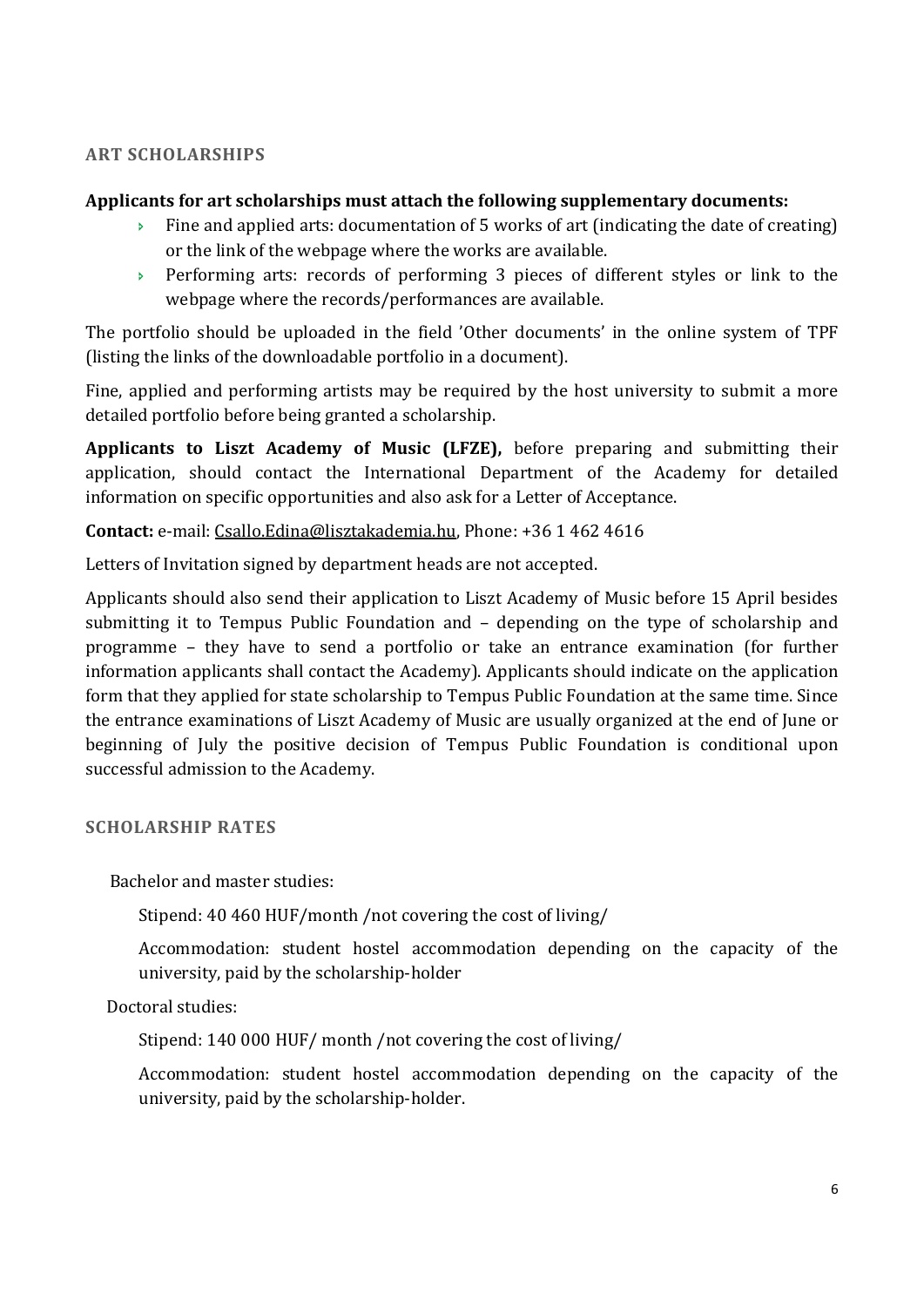## **FURTHER INFORMATION ON FINANCIAL PROVISIONS**

State scholarships cannot be awarded at the same time with any other scholarships granted by the Hungarian state. In case scholarship holders are granted another scholarship or get any other financial support (wage) for the same scholarship period, they must withdraw their state scholarship.

The scholarship is meant to cover the living expenses of only one person, it does not necessarily cover all expenses during the scholarship period, so there is no availability for further allowance or visa for accompanying persons. In case of long-term research stays and studies payment of the stipend will not be effectuated immediately upon arrival to Hungary. Therefore scholarship holders are advised to have a sufficient amount of money to cover their living costs for at least one month in Hungary. In case of one-month or shorter stays, it is possible that their stipend may be transferred only a few days before – or after - leaving Hungary.

Apart from the above-mentioned costs, Tempus Public Foundation cannot ensure any other allowance or support.

## **Travel expenses**

Travel expenses to Hungary, within Hungary and back to the country of origin are not covered by Tempus Public Foundation.

#### **Entitlement to Healthcare Services**

According to the rules of the European Parliament and Council Regulations 883/2004 (EC) and 987/2009 (EC), scholarship-holders who are citizens of either the European Union, EEA member countries or Switzerland are entitled to healthcare services in medical necessity during their stay in Hungary.

Healthcare services in medical necessity during their stay in Hungary are available for scholarship-holders with the European Health Insurance Card (E111). Medical necessity is determined by the physician who considers the given circumstances. Scholarship-holders should obtain the European Health Insurance Card in their home country prior to the arrival to Hungary.

Further important information: healthcare services can only be provided – according to the equal treatment principle of the European Union - by those healthcare providers that have contractual relations with the National Health Insurance Fund (OEP). The scholarship holder has to cover the costs of those services that are provided by a private healthcare provider that has no contractual relation with OEP.

Citizens of all other countries - who wish to stay in Hungary for more than 1 month - are covered for medical treatment in case of sudden illness by the Hungarian party. This insurance does not cover dentistry services, with the exception of urgent treatments. Health insurance covered by the Hungarian party is only available for scholarship holders under the age of 65.